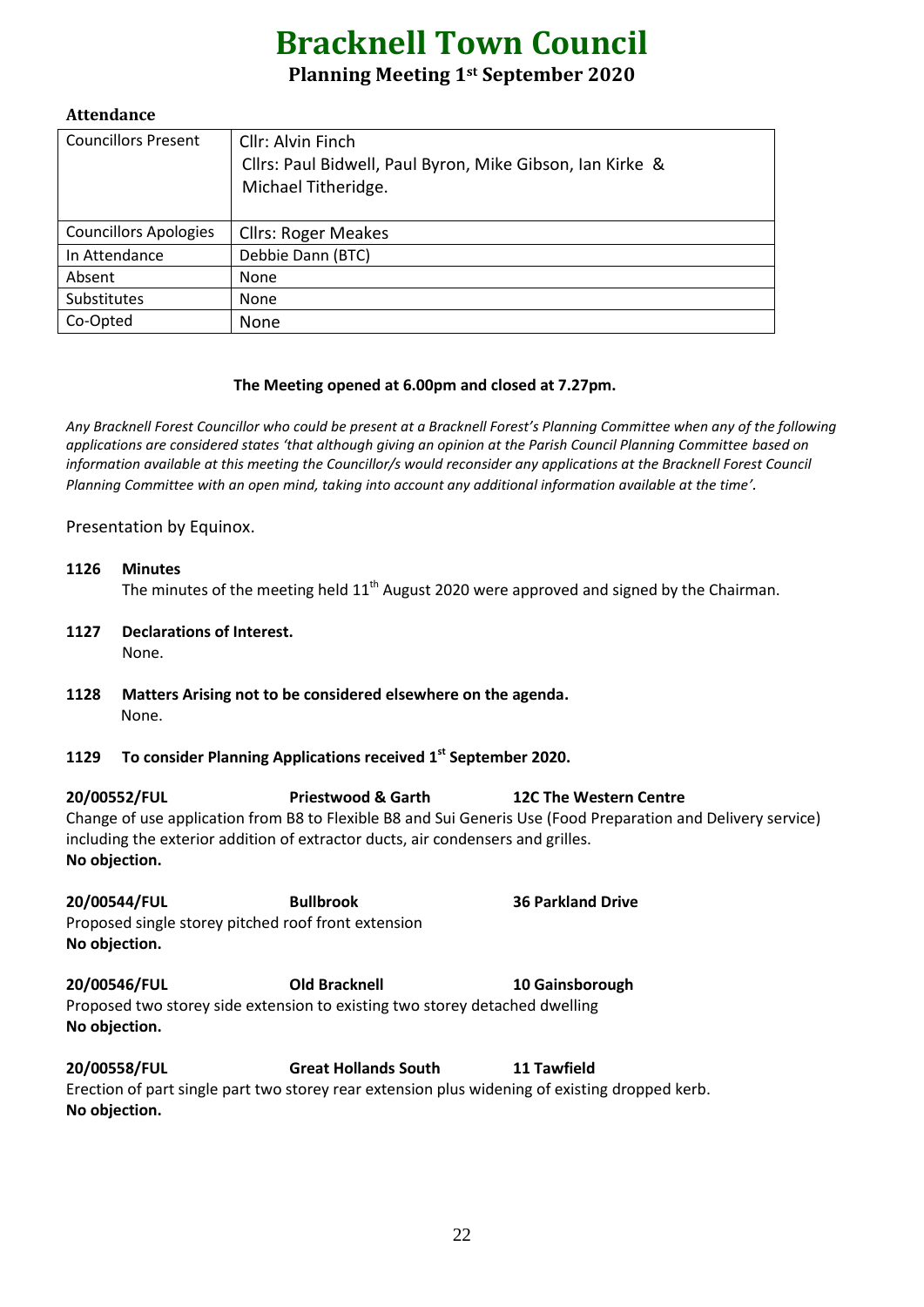| 20/00581/FUL<br><b>Priestwood &amp; Garth</b><br>Land R/O 13-15 Windlesham Road<br>Section 73 application to vary conditions: 2 (approved plans), 3 (materials), 4 (FFL details), 5 (Boundary<br>treatments), 7 (services and lighting), 10 (hard and soft landscaping), 11 (access), 16 (Construction management),<br>17 (SuDS), 18 (Sustainability statement) and 19 (Energy Demand) of planning permission 20/00078/FUL for the<br>erection of 4 No. dwellings with associated landscaping and parking. [For clarification: this is to allow for an<br>extension to the footprint and a revised floor layout and to allow details to be agreed as required by conditions<br>attached to 20/00078/FUL].<br>Recommend refusal for the following reasons: |                                                                                                                                                                                                                                |                                                                                                                               |  |  |  |
|-----------------------------------------------------------------------------------------------------------------------------------------------------------------------------------------------------------------------------------------------------------------------------------------------------------------------------------------------------------------------------------------------------------------------------------------------------------------------------------------------------------------------------------------------------------------------------------------------------------------------------------------------------------------------------------------------------------------------------------------------------------|--------------------------------------------------------------------------------------------------------------------------------------------------------------------------------------------------------------------------------|-------------------------------------------------------------------------------------------------------------------------------|--|--|--|
| 2.<br>3.<br>4.                                                                                                                                                                                                                                                                                                                                                                                                                                                                                                                                                                                                                                                                                                                                            | 1. The adverse impact the development would have on Queensway Public Right of Way.<br>The development is contrary to saved policies in the Bracknell Forest Local Plan.<br>Changing the footprint of the original application. | Extra Pressure caused by the development on the Thames Basin Special Protection Area.                                         |  |  |  |
| 20/00586/FUL<br>No objection.                                                                                                                                                                                                                                                                                                                                                                                                                                                                                                                                                                                                                                                                                                                             | <b>Great Hollands South</b>                                                                                                                                                                                                    | 30 Spinis<br>Proposed two storey front extension and replacement of existing flat garage roof with pitched roof.              |  |  |  |
| 20/00192/TRTPO<br>TPO 1289 - Application to prune 1 tree                                                                                                                                                                                                                                                                                                                                                                                                                                                                                                                                                                                                                                                                                                  | <b>Wildridings &amp; Central</b><br>Observation: B.T. Councillors Defer to the experience and recommendation of the Tree Officer.                                                                                              | 20 Dundas Close                                                                                                               |  |  |  |
| 20/00568/FUL<br>Erection of single storey front and rear extensions.<br>No objection.                                                                                                                                                                                                                                                                                                                                                                                                                                                                                                                                                                                                                                                                     | <b>Harmans Water</b>                                                                                                                                                                                                           | 27 Lowbury                                                                                                                    |  |  |  |
| 20/00577/FUL<br>No objection.                                                                                                                                                                                                                                                                                                                                                                                                                                                                                                                                                                                                                                                                                                                             | <b>Old Bracknell</b>                                                                                                                                                                                                           | 7 Glebewood<br>Erection of two storey side and single storey rear extensions following demolition of existing rear extension. |  |  |  |
| 20/00204/TRTPO<br>TPO 587 - Application to prune 1 tree                                                                                                                                                                                                                                                                                                                                                                                                                                                                                                                                                                                                                                                                                                   | <b>Harmans Water</b><br>Observation: B.T. Councillors Defer to the experience and recommendation of the Tree Officer.                                                                                                          | Ravello, 15 Harmans Water Road                                                                                                |  |  |  |
| 20/00196/TRTPO<br>TPO 145 - Application to 1 prune tree                                                                                                                                                                                                                                                                                                                                                                                                                                                                                                                                                                                                                                                                                                   | <b>Priestwood &amp; Garth</b><br>Observation: B.T. Councillors Defer to the experience and recommendation of the Tree Officer.                                                                                                 | 1 Lakeside                                                                                                                    |  |  |  |
| 20/00629/FUL                                                                                                                                                                                                                                                                                                                                                                                                                                                                                                                                                                                                                                                                                                                                              | <b>Priestwood &amp; Garth</b>                                                                                                                                                                                                  | Nordx, The Western Centre,<br><b>Western Road</b>                                                                             |  |  |  |
| of first floor mezzanine<br>No objection.                                                                                                                                                                                                                                                                                                                                                                                                                                                                                                                                                                                                                                                                                                                 | *From 1 September 2020 this will be a change of use from Class E to F.2.                                                                                                                                                       | Change of use of land and building from B1c (industrial processes) to D2*, forming an ice rink, including erection            |  |  |  |
| 20/00207/TRTPO<br>TPO 730 - Application to prune 1 tree                                                                                                                                                                                                                                                                                                                                                                                                                                                                                                                                                                                                                                                                                                   | <b>Old Bracknell</b><br>Observation: B.T. Councillors Defer to the experience and recommendation of the Tree Officer.                                                                                                          | <b>62 Balfour Crescent</b>                                                                                                    |  |  |  |

### **1130 Decisions**

| <b>Application no</b> | <b>Address</b>           | <b>BFB Decision</b> | <b>BTC Comments</b> |
|-----------------------|--------------------------|---------------------|---------------------|
| 20/00384/FUL          | Brendon Lodge 11 Harmans | Approval            | No Objection        |
|                       | Water Road               |                     |                     |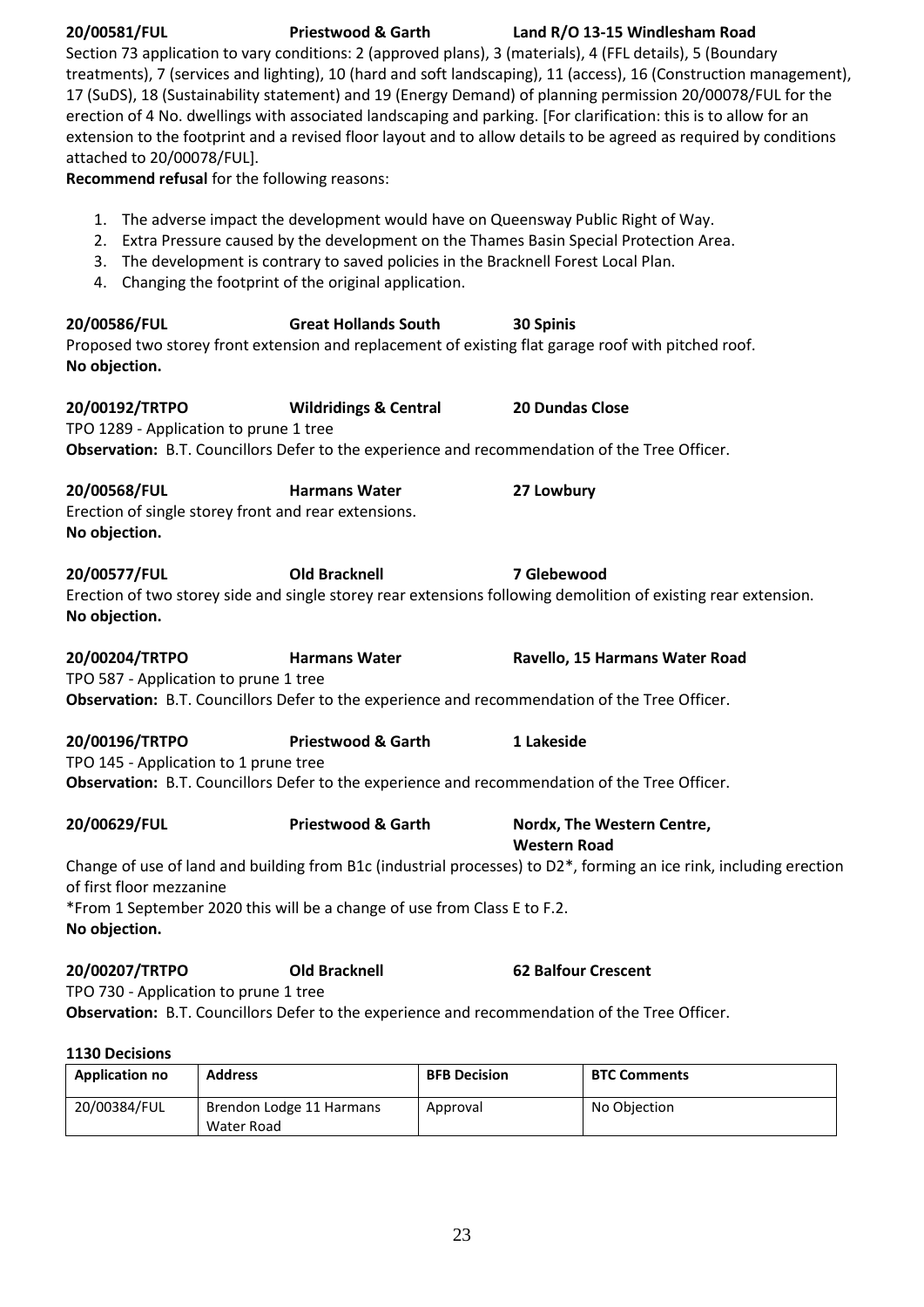| 20/00361/FUL   | 15 Swancote Green                      | Approval  | <b>Bracknell Town Councillors</b>                                 |
|----------------|----------------------------------------|-----------|-------------------------------------------------------------------|
|                |                                        |           | recommend refusal to the change of                                |
|                |                                        |           | use from amenity land to residential                              |
|                |                                        |           | land. B.T.C feel the land would be                                |
|                |                                        |           | better served as parking spaces in                                |
|                |                                        |           | this busy area so should be kept as                               |
|                |                                        |           | Amenity land and feel it is important                             |
|                |                                        |           | that these are retained.                                          |
| 20/00399/FUL   | Pondwick House, 8 Lutterworth<br>Close | Approval  | No Objection                                                      |
| 20/00437/FUL   | 57 Abbotsbury                          | Approval  | No Objection                                                      |
| 20/00138/TRTPO | Land adjacent to 9 Friendship          | Approval  | B.T. Councillors Defer to the                                     |
|                | Way                                    |           | experience and recommendation of                                  |
|                |                                        |           | the Tree Officer.                                                 |
| 20/00441/FUL   | 12 Redvers Road                        | Approval  | Although B.T. Councillors have no                                 |
|                |                                        |           | objection to this application due to                              |
|                |                                        |           | the increase in size of this property                             |
|                |                                        |           | Councillors would like to see a                                   |
|                |                                        |           | parking plan in place.                                            |
| 20/00454/FUL   | The Kerith Centre                      | Approval  | No Objection                                                      |
| 20/00457/FUL   | Former Bentalls 57-67 High             | Approval  | B.T Councillors have 2 main concerns                              |
|                | Street                                 |           | regarding this application that they                              |
|                |                                        |           | would like to see addressed.                                      |
|                |                                        |           | 1) Disability Access: Councillors are                             |
|                |                                        |           | concerned about adequate disability                               |
|                |                                        |           | access being supplied the main                                    |
|                |                                        |           | access from the high street seems to                              |
|                |                                        |           | only have lift no ramps, Councillors                              |
|                |                                        |           | would be concerned that if the lifts                              |
|                |                                        |           | are not working what alternative                                  |
|                |                                        |           | would be supplied for disabled                                    |
|                |                                        |           | visitors and would like to make sure                              |
|                |                                        |           | the whole complex is completely                                   |
|                |                                        |           | disability friendly.                                              |
|                |                                        |           | 2) Night Club: Councillors would like                             |
|                |                                        |           |                                                                   |
|                |                                        |           | to make sure that the licensing of the                            |
|                |                                        |           | nightclub would ensure that<br>residents who have been            |
|                |                                        |           |                                                                   |
|                |                                        |           | encouraged to buy property in the                                 |
|                |                                        |           | Town Centre are not disturbed at                                  |
|                |                                        |           | unreasonable hours by the patrons                                 |
| 19/00740/FUL   | Craigholm 5A Faringdon Drive           | Approval  | of the proposed night club.<br>B.T. Councillors recommend refusal |
|                |                                        |           | for the following reasons:                                        |
|                |                                        |           |                                                                   |
|                |                                        |           | 1) Overdevelopment of this already                                |
|                |                                        |           | large property.                                                   |
|                |                                        |           | 2) The proposed rooms would                                       |
|                |                                        |           | significantly overshadow and                                      |
|                |                                        |           | overlook surrounding properties.                                  |
| 20/00247/FUL   | 5 Arlington Square                     | Withdrawn | No Objection                                                      |
| 20/00427/3     | 20-21 Market Street                    | Approval  | No Objection                                                      |
| 20/00487/FUL   | 1 Saffron Road                         | Approval  | B.T. Councillors have No Objection to                             |
|                |                                        |           | another parking space being created                               |
|                |                                        |           | on our busy streets as long the land                              |
|                |                                        |           | is purchased and the correct process                              |
|                |                                        |           | is adhered to.                                                    |
| 20/00140/TRTPO | Land between 12 and 13                 | Refused   | B.T. Councillors Defer to the                                     |
|                | Gainsborough                           |           | experience and recommendation of                                  |
|                |                                        |           | the Tree Officer.                                                 |